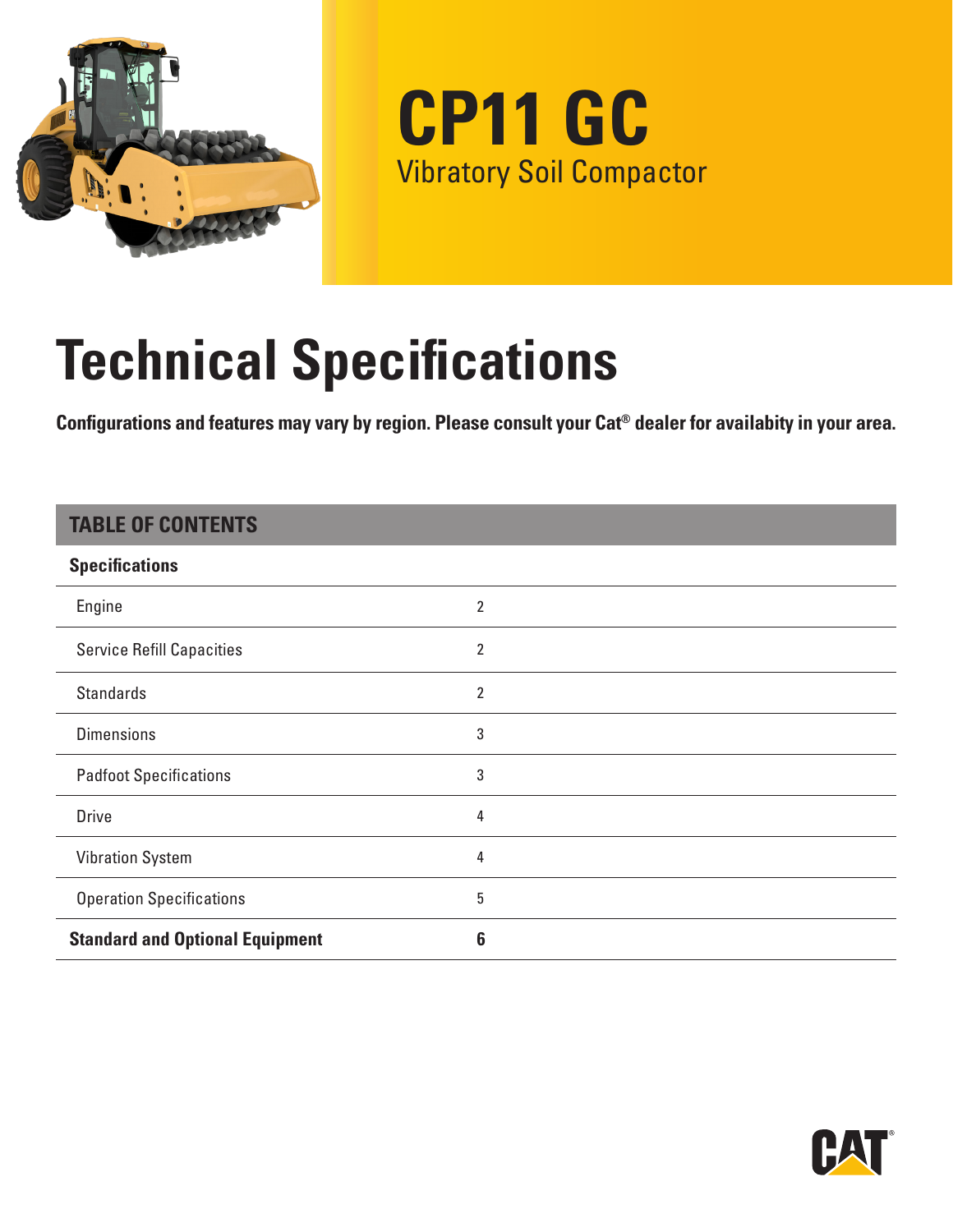## <span id="page-1-0"></span>**CP11 GC Vibratory Soil Compactor Specifications**

| <b>ENGINE</b>           |                       |                         |
|-------------------------|-----------------------|-------------------------|
| <b>Engine Model</b>     | Cat <sup>®</sup> C4.4 |                         |
| Gross Power - ISO 14396 | 83.0 kW               | 111.3 hp                |
| Gross Power - SAE J1995 | 83.8 kW               | 112.4 hp                |
| Net Power - ISO 9249    | 79.4 kW               | 106.5 hp                |
| Net Power - SAE J1349   | 78.5 kW               | 105.3 hp                |
| Displacement            | 4.4 L                 | $268.5$ in <sup>3</sup> |
| Stroke                  | 127 mm                | $5.0$ in                |
| <b>Bore</b>             | 105 mm                | 4.1 in                  |

• Cat C4.4 engine meets US EPA Tier 3 Final / EU Stage IIIA emission standards.

• The power ratings apply at an engine speed of 2,200 rpm when tested under the conditions for the specified standard in effect at the time of manufacture. The stated speed is when tested under the reference conditions for the specified standards.

• Net power advertised is the power available at the engine flywheel when equipped with a fan at maximum speed, air cleaner, clean emissions module, and alternator with engine speed at 2,200 rpm.

• The gross power advertised is with the fan at maximum speed.

| <b>SERVICE REFILL CAPACITIES</b>     |       |           |
|--------------------------------------|-------|-----------|
| Fuel Tank (total capacity)           | 248 L | 56.3 gal  |
| <b>Cooling System</b>                | 18.5L | $4.9$ gal |
| Engine Oil w/ Filter                 | 9.5L  | $2.5$ gal |
| Eccentric Weight Housings (combined) | 26 L  | $6.9$ gal |
| Axle and Final Drives                | 10 L  | $2.6$ gal |
| Hydraulic Tank (service refill)      | 23L   | $6.1$ gal |

| <b>SOUND PERFORMANCE (declared)</b> |                    |
|-------------------------------------|--------------------|
| ISO 6393:2008 (external)            | $107$ dB(A)        |
| ISO 6394:2008 (inside cab)          | $81 \text{ dB}(A)$ |

#### **SOUND PERFORMANCE (tested)**

• The declared static operator sound pressure level is measured according to the static test procedures and conditions that are specified in ISO 6394 (interior) and ISO 6393 (exterior). The sound level may vary at different engine and/or cooling fan speeds. The measurement was conducted with the cab doors and the cab windows closed. The cab was properly installed and maintained.

• Hearing protection may be needed when operating with an open operator station and cab (when not properly maintained or doors/ windows open) for extended periods or in a noisy environment.

| <b>STANDARDS</b> |                                                                   |
|------------------|-------------------------------------------------------------------|
| Brakes           | Brakes meet ISO 3450:2011 standards                               |
| Cab/ROPS         | ROPS/FOPS meet ISO 3471:2008 and ISO 3449:2005 Level II standards |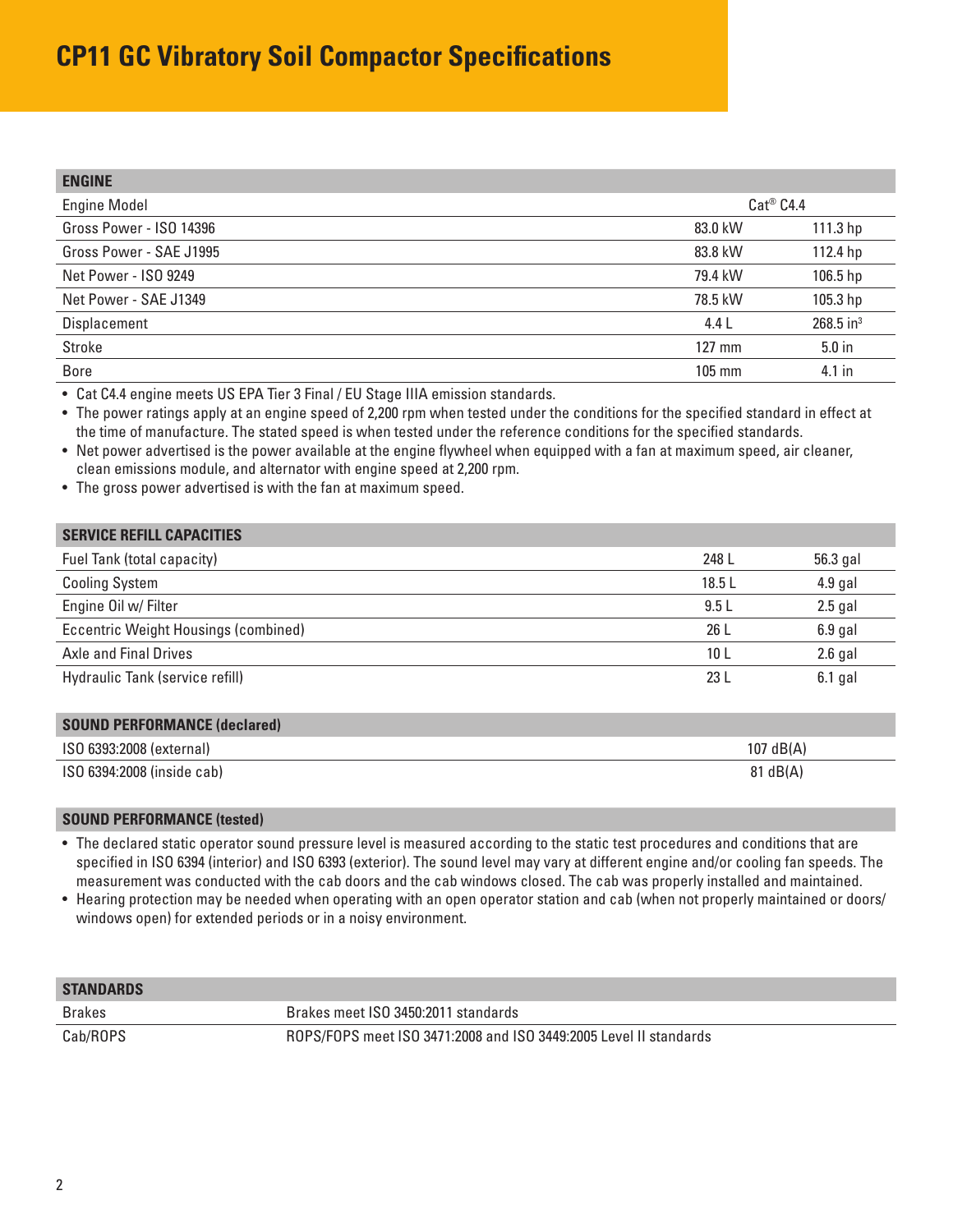#### <span id="page-2-0"></span>**DIMENSIONS**

All dimensions are approximate



| 1 Overall Length                | 5.70 <sub>m</sub> | 18.71 ft  |
|---------------------------------|-------------------|-----------|
| 2 Overall Width                 | 2.30 <sub>m</sub> | $7.53$ ft |
| 3 Drum Width                    | 2134 mm           | 84 in     |
| 4 Drum Shell Thickness          | $25 \, \text{mm}$ | $0.98$ in |
| 5 Drum Diameter                 | 1535 mm           | 60.4 in   |
| 6 Overall Height                |                   |           |
| <b>Oval Faced Padfoot</b>       | 3.0 <sub>m</sub>  | $9.8$ ft  |
| <b>Square Faced Padfoot</b>     | 3.0 <sub>m</sub>  | $9.8$ ft  |
| 7 Wheelbase                     | 3.0 <sub>m</sub>  | $9.8$ ft  |
| 8 Ground Clearance              |                   |           |
| <b>Oval Faced Padfoot</b>       | 516 mm            | $20.3$ ft |
| <b>Square Faced Padfoot</b>     | 525 mm            | 20.7 ft   |
| 9 Curb Clearance                |                   |           |
| <b>Oval Faced Padfoot</b>       | 496 mm            | $19.5$ ft |
| <b>Square Faced Padfoot</b>     | 480 mm            | $18.9$ ft |
| <b>Inside Turning Radius</b>    | 3.86 m            | $12.7$ ft |
| <b>Hitch Articulation Angle</b> | $34^{\circ}$      |           |
| <b>Hitch Oscillation Angle</b>  | $15^{\circ}$      |           |

| <b>PADFOOT SPECIFICATION</b> |                     |                        |
|------------------------------|---------------------|------------------------|
| Number of Pads               | 140                 |                        |
| Pad Height, oval pads        | $127 \text{ mm}$    | 5 <sub>in</sub>        |
| Pad Face Area, oval pads     | $74.4 \text{ cm}^2$ | $11.5$ in <sup>2</sup> |
| Pad Height, square pads      | $100$ mm            | 3.9 <sub>in</sub>      |
| Pad Face Area, square pads   | 123.1 $cm2$         | $19.1$ in <sup>2</sup> |
| Number of Chevrons           | 14                  |                        |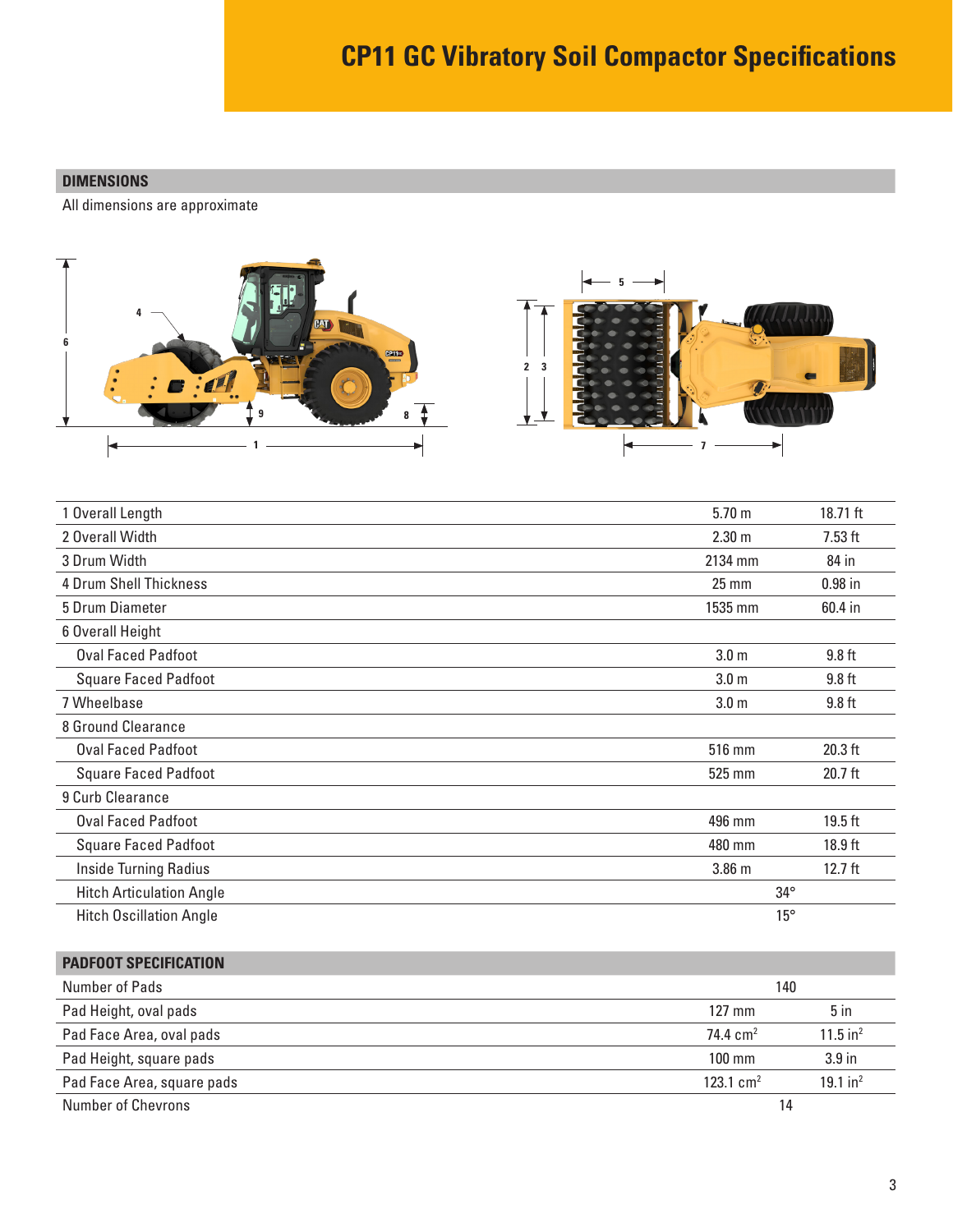## <span id="page-3-0"></span>**CP11 GC Vibratory Soil Compactor Specifications**

| <b>DRIVE SYSTEM</b>                                 |                    |            |
|-----------------------------------------------------|--------------------|------------|
| Max. Travel Speed                                   |                    |            |
| High Idle                                           | 11 km/h            | $6.84$ mph |
| Eco-mode                                            | $9.4 \text{ km/h}$ | 5.84 mph   |
| Max. Working Speed                                  |                    |            |
| High Idle                                           | $5.6$ km/h         | $3.5$ mph  |
| Eco-mode                                            | $5.0$ km/h         | $3.1$ mph  |
| Rimpull                                             | 57 kN              | 12,814 lbf |
| Theoretical Gradeability, with or without vibration |                    | 55%        |

• Maximum Travel speeds is measure with smooth drum and diamond tire configured.

• Actual gradeability may vary based on site conditions and machine configuration. Refer to the Operation and Maintenance Manual for more information.

| <b>VIBRATION SYSTEM</b>   |                  |            |
|---------------------------|------------------|------------|
| Nominal Amplitude - High  | $1.8 \text{ mm}$ | $0.071$ in |
| <b>Standard Frequency</b> | 30.0 Hz          | 1800 vpm   |
| Eco-mode Frequency        | 28.6 Hz          | 1716 vpm   |
| Nominal Amplitude - Low   | $0.89$ mm        | $0.035$ in |
| Frequency                 | 33.0 Hz          | 1980 vpm   |
| Eco-mode Frequency        | 31.5 Hz          | 1890 vpm   |
| <b>Centrifugal Force</b>  |                  |            |
| Maximum                   | 249 kN           | 55,932 lbf |
| Minimum                   | 148 kN           | 33,249 lbf |
|                           |                  |            |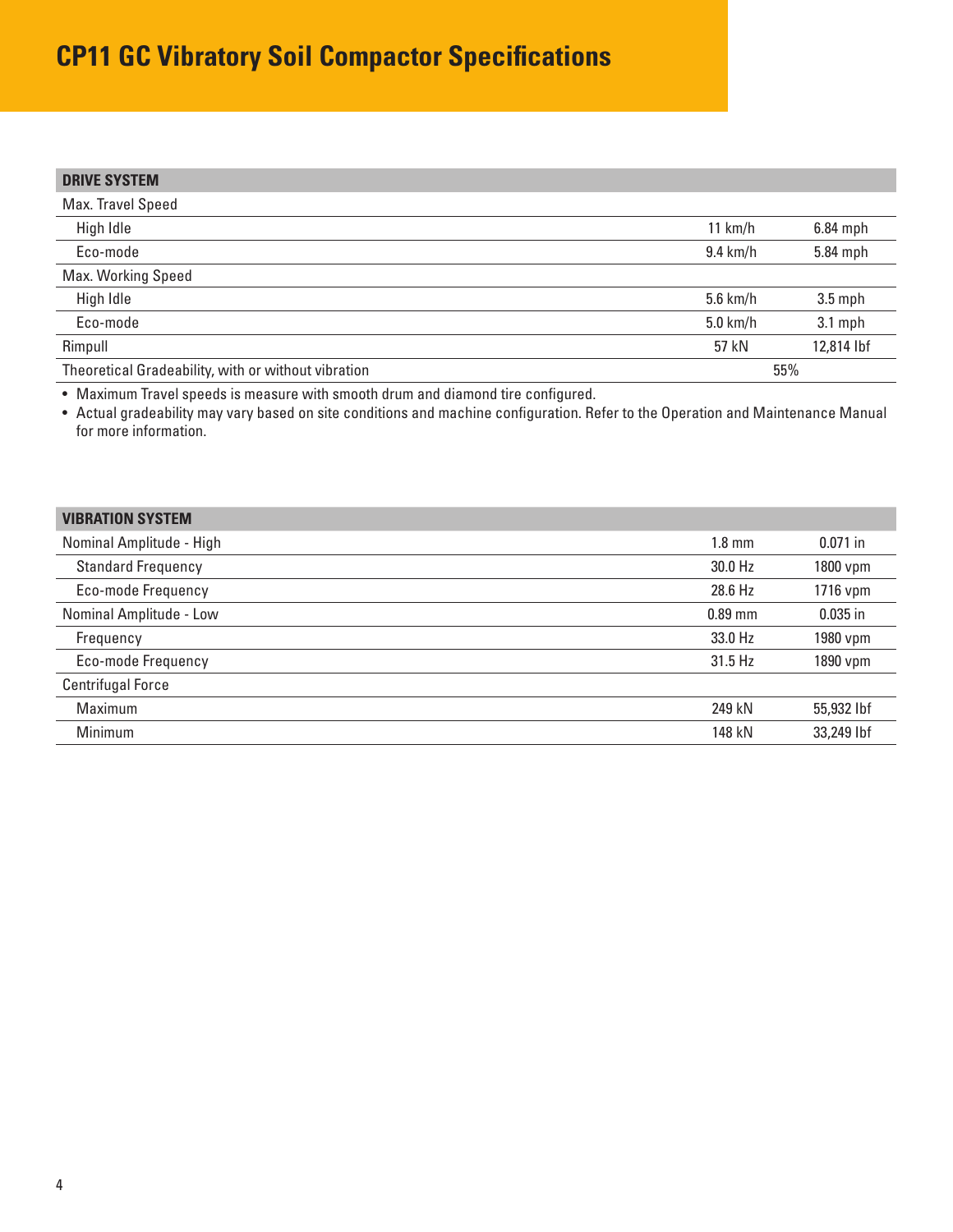<span id="page-4-0"></span>

| <b>OPERATION SPECIFICATION</b>              |           | <b>ROPS/FOPS Canopy</b><br><b>Sun Canopy</b> |           | <b>ROPS/FOPS Cab</b> |           |                 |
|---------------------------------------------|-----------|----------------------------------------------|-----------|----------------------|-----------|-----------------|
| <b>Operating Weight - w/ Oval Padfoot</b>   | 11 055 kg | 24.372 lb                                    | 11 233 kg | 24,764 lb            | 11 387 kg | 25,104 lb       |
| At Drum                                     | 6303 kg   | 13,894 lb                                    | 6372 kg   | 14,047 lb            | 6415 kg   | 14,142 lb       |
| French Classification, data/class           |           |                                              |           |                      |           |                 |
| <b>High Amplitude</b>                       | 39.6      | VM <sub>2</sub>                              | 39.9      | VM <sub>2</sub>      | 40.2      | VM <sub>3</sub> |
| Low Amplitude                               | 27.7      | VM <sub>2</sub>                              | 27.9      | VM <sub>2</sub>      | 28.1      | VM <sub>2</sub> |
| <b>Operating Weight - w/ Square Padfoot</b> | 11 080 kg | 24,443 lb                                    | 11 265 kg | 24,835 lb            | 11 419 kg | 25,174 lb       |
| At Drum                                     | 6334 kg   | 13,965 lb                                    | 6404 ka   | 14,118 lb            | 6447 ka   | 14,212 lb       |
| French Classification, data/class           |           |                                              |           |                      |           |                 |
| <b>High Amplitude</b>                       | 39.8      | VM2                                          | 40.1      | VM <sub>3</sub>      | 40.4      | VM <sub>3</sub> |
| Low Amplitude                               | 27.8      | VM <sub>2</sub>                              | 28.0      | VM <sub>2</sub>      | 28.2      | VM <sub>2</sub> |

• All operating weights shown are based on standard configuratios with full level fluids, 75 kg operator, smooth/shell kit drum w/ diamond tires, padded drum w/bar tread tires and cab w/ heat & A/C.

• The air conditioning system on this machine contains the fluorinated greenhouse gas refrigerant R134a (Global Warming Potential

= 1430). The system contains 2.2 kg of refrigerant, which has a CO2 equivalent of 3.146 metric tonnes.